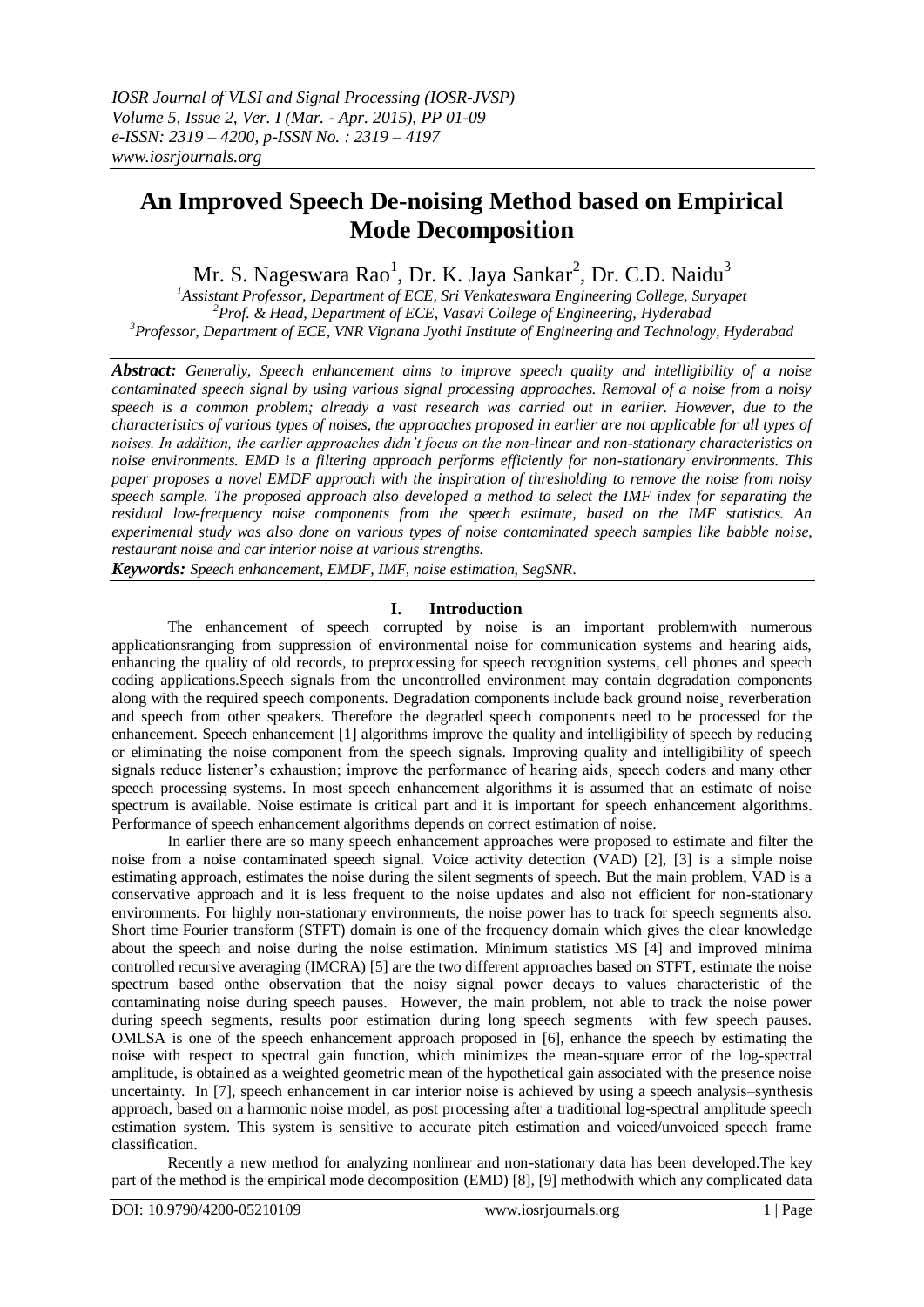set can be decomposed into a finite and oftensmall number of intrinsic mode functions.This decomposition method is adaptive, and, therefore, highly efficient. Sincethe decomposition is based on the local characteristic time scale of the data, it isapplicable to nonlinear and non-stationary processes.The EMD methods proposed in [8] and [9] are applicable for the fractional Gaussian noise only, but for a highly non-stationary noise environments like car noise, restaurant noise, babble noise etc., the earlier EMD based methods are not efficient.

This paper propose an efficient empirical mode decomposition filtering (EMDF) approach to estimate the noise based on the second order characteristics of Intrinsic mode functions IMFs for highly non-stationary environments. This approach decomposes the noise contaminated speech into individual IMFs and the filters the low frequency noise sample based on the selection of IMFs indices.

The rest of the paper is organized as follows; section II gives the basic details about the EMDF. Section III gives the details about the earlier EMD based approach. The complete illustration about the proposed approach is given in section IV. Section V gives the details about the performance evaluation of proposed approach and finally the conclusions are given in section VI.

# **II. Empirical Mode Decomposition**

EMD is a non-linear decomposition technique for analysis and representation of non-stationary signals. The EMD method is a necessary step to reduce any given data into a collection of intrinsic mode functions (IMF) to which the Hilbert spectral analysis can be applied. EMD decomposes a signal in the time domain into adaptive basis functions which can be called as intrinsic mode functions (IMF). These data adaptive basis functions give physical meaning to the underlying process. The frequency information of the signal is embedded into IMFs.An IMF is defined as a function that satisfies the following requirements:

- 1. In the whole data set, the number of extrema and the number of zero-crossings must either be equal or differ at most by one.
- 2. At any point, the mean value of the envelope defined by the local maxima and the envelope defined by the local minima is zero.

The procedure of extracting an IMF is called sifting. The sifting process is as follows:

- 1. Identify all the local extrema in the test data.
- 2. Connect all the local maxima by a cubic spline line as the upper envelope.
- 3. Repeat the procedure for the local minima to produce the lower envelope.

The upper and lower envelopes should cover all the data between them. Their mean is  $m_1$ . The difference between the data and  $m_1$  is the first component  $h_1$ :

 $X(t) - m_1 = h_1$  (1) After the first round of sifting, a crest may become a local maximum. New extrema generated in this way actually reveal the proper modes lost in the initial examination. In the subsequent sifting process,  $h_1$  can only be treated as a proto-IMF. In the next step, it is treated as the data, then

After repeated sifting up to k times,  $h_1$  becomes an IMF, that is

Then, it is designated as the first IMF component from the data:

At the end of the decomposition, the data s(t) will be represented as a sum of 
$$
nIMF
$$
 signals plus a residue signal,  
\n
$$
s(t) = \sum_{i=1}^{n} c_i(t) + r_n(t)
$$
\n(5)

The finally obtained signal s(t) represents the partially reconstructed signal. It is reconstructed by summing the obtained IMFs with the residue signal as represented above.

# **III. Emd-Thresholding Based Denoising [9]**

In [9] a speech enhancement approach was proposed based on EMD-thresholding inspired with wavelet thresholding. This approach is considered only for speech signals contaminated with fractional Gaussian noise (fGN). As like wavelet thresholding, EMD-thresholding cannot be applied directly. Let consider a noisy speech signalx(t),

 $x(t) = s(t) + \sigma n(t)$  (6)

# Where

s(t) Is a noiseless speech signal,n(t) is Gaussian distributed noise and  $\sigma$  is the noise variance.

The fundamental aim of thresholding is to set to zero all the components that are lower than a threshold related to the noise level, the threshold can be evaluated based on the noise variance  $T = \sigma C$ , where,  $C=\sqrt{2 \ln N}$ (for universal threshold) is a constant and during the reconstruction the signal utilizes high amplitudes only. There are two types of thresholding, soft thresholding and hard thresholding.

 $c_1 = h_{1k}$  $(4)$ 

(3)

 $h_1 - m_{11} = h_{11}$  (2)

 $h_{1(k-1)} - m_{1k} = h_{1k}$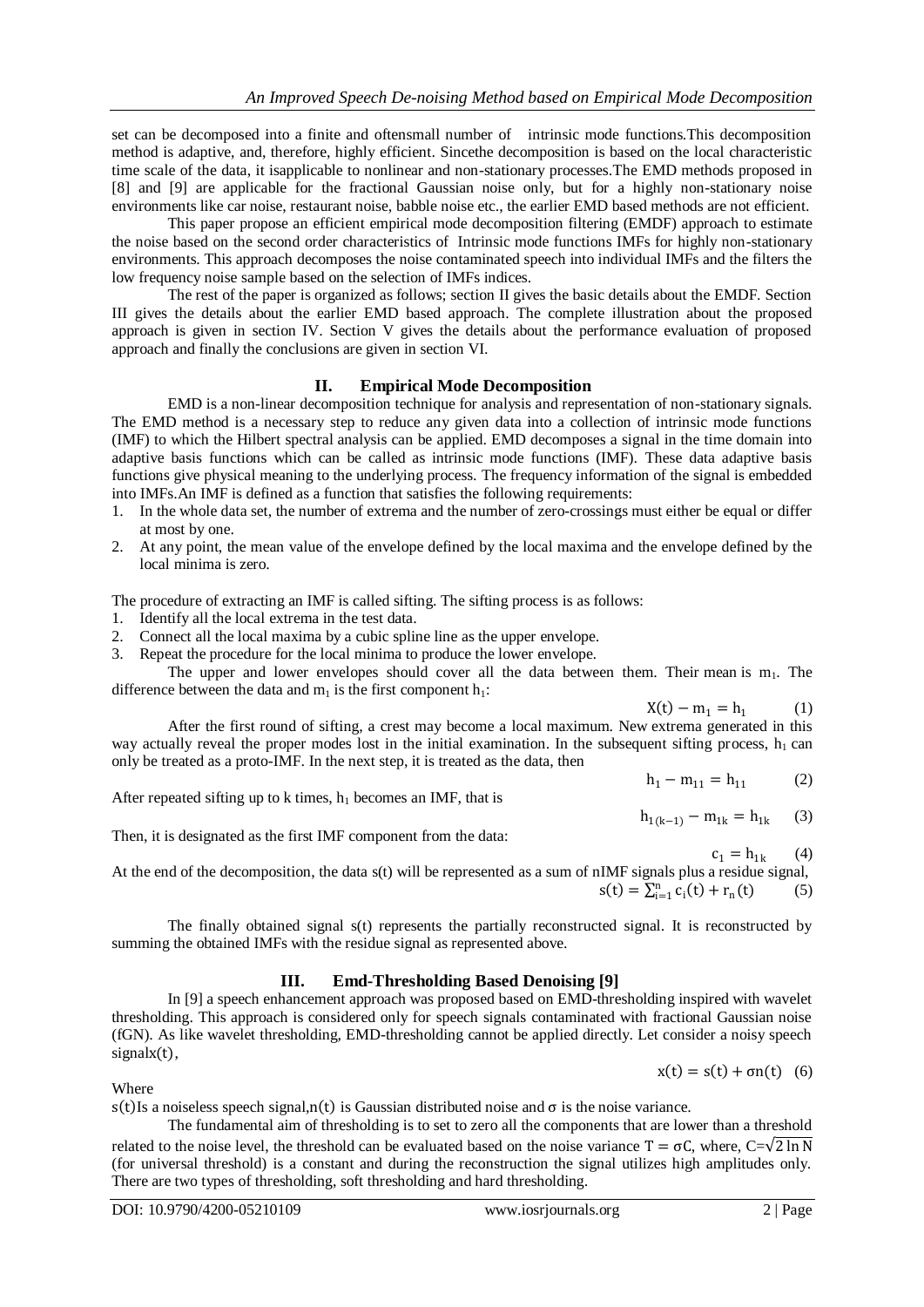EMD can also be treated as a sub-band like filtering results in a number of uncorrelated IMFs. In this approach the threshold was applied directly to the IMFs to extract the low frequency noise components. This approach performs the checking of each and every IMF with the predefined threshold.by applying the threshold directly to EMD, it can be represented as

$$
\tilde{c}^{(i)}(t) = \begin{cases} c^{(i)}(t) |c^{(i)}(t)| > T \\ 0 |c^{(i)}(t)| \le T \end{cases} (7)
$$

For hard thresholding

$$
\tilde{c}^{(i)}(t) = \begin{cases} \operatorname{sgn}(c^{(i)}(t)) (|c^{(i)}(t)| - T) |c^{(i)}(t)| > T \\ 0 & |c^{(i)}(t)| \le T \end{cases} (8)
$$

For soft thresholding, Where, in both of the thresholding cases,  $\tilde{c}^{(i)}(t)$  indicates the i<sub>th</sub>threshold IMF. After performing the thresholding operation, the signal was reconstructed and a generalized reconstruction of the signal is represented as

 $\tilde{s}(t) = \sum_{k=M_1}^{M_2} \tilde{c}^{(i)}(t) + \sum_{k=M_2+1}^{L} c^{(i)}(t)$ (9)

Where the introduction of parameters M1 and M2 gives us flexibility on the exclusion of the noisy low-order IMFs and on the optional thresholding of the high-order ones, which in white Gaussian noise conditions contain little noise energy.

#### **IV. Proposed Approach**

This section gives the complete illustration about the proposed approach. The new EMDF system for the proposed approach is shown in fig.1.



**Fig.1.**Block diagram of proposed EMDF system

Consider the noisy speech by

$$
x(t) = s(t) + d(t) \tag{10}
$$

Wherex(t) is the noisy speech signal,  $s(t)$  is the original noisefree speech, and  $d(t)$  is the noise source which is assumed to be independent of the speech. In this approach STFT is applied at preprocessing stage to convert the time domain sample into frequency domain for frequency bin f and at time frame k. As shown in fig.1, the proposed approach performs the PSD estimation after STFT and then applies EMD operation to decompose the noisy speech into N IMFs  $[c_1[n], c_2[n], \dots \dots \dots, c_N[n]]$ .

The direct application of thresholding, either hard or soft, to the decomposition modes is in principle incorrect and can have shattering consequences for the continuity of the reconstructed signal.This is because the IMFs resemble an AM/FM modulated sinusoid with zero mean. As a result, it is guaranteed that, even in a noiseless case, in any interval $z_j^{(i)} = [z_j^{(i)}, z_{j+1}^{(i)}]$ , the absolute amplitude of the  $i_{th}$  IMF,  $i=1,...,N$ , will drop below any nonzero threshold in the proximity of the zero-crossings  $z_j^{(i)}$  and  $z_{j+1}^{(i)}$ . It is possible to guess the interval noise dominant or signal dominant based on the product of obtained IMF and the residual at the stage. So according to this the modified threshold can be written as

$$
\tilde{c}^{(i)}(z_j^{(i)}) = \begin{cases} c^{(i)}(z_j^{(i)}), & |c^{(i)}(r_j^{(i)})| > T \\ 0, & |c^{(i)}(r_j^{(i)})| \le T \end{cases} \tag{11}
$$

For  $j=1,\ldots,N$ .

DOI: 10.9790/4200-05210109 www.iosrjournals.org 3 | Page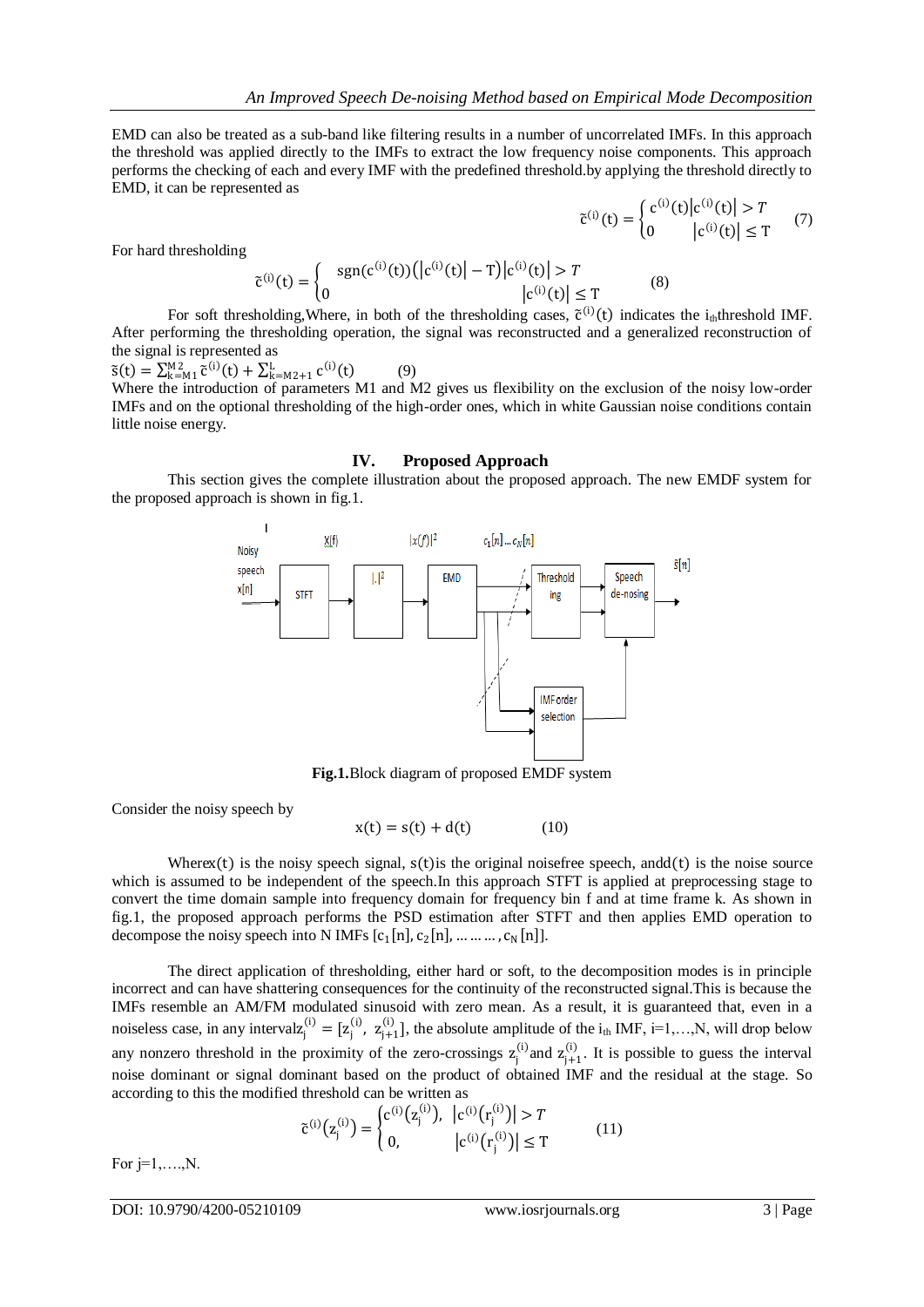At a time the obtained IMFs are processed to evaluate the order of IMFs. Let m be the order of IMFs and IMF variance is given as V[m] and can be obtained as

$$
V[m] = \frac{1}{L} \sum_{n=1}^{L} c_m^2 [n] \tag{12}
$$
  
Where  $c_m$  [n] is the mth IMF and then the partial reconstructed signal can be represented as  

$$
\tilde{s}[n] = \sum_{m=1}^{M} c_m(n) \tag{13}
$$

The order of IMF [10], M can be defined as an order by which there is sufficient IMFs to reconstruct the signal form IMFs. It varies from male to female and also from speech to speech.



**Fig.2**. IMF variance plot of clean speech contaminated with car interior noiseat 0-dB SNR.

The order of the IMF M can be determined from the peak and troughs of IMF variance V as follows:

- 1. Initially compute the variance V of mth $IMFc_m$ .
- 2. Identify the peaks  $m_p$  for  $m > 4$
- 3. If the peaks are not identified then order of IMF,  $M=N$ Else

Identify indices corresponding to troughs  $m_t$ Compute IMF variance mb to peaks in  $m_p$ Find the index i of the first occurrence for  $m_b$ The order  $M = m_{b,i}-m_{p,i}$ ,

## 4. Order of IMF=M.

This method for the selection of M was used for filtering the residual low-frequency noise from the speech estimate to  $\tilde{s}[n]$  in (13). The obtained speech estimate can be used to compare with earlier approaches.

# **V. Results**

This section gives the complete details about the results evaluation. The proposed approach was tested over various types of noises. To verify the performance of proposed approach here a numerical parameter is evaluated, segSNR [10]. To test the proposed approach we have considered the three types of noisy speech signals. Those are babble noisy speech, restaurant noisy speech and car interior noisy speech. Now each source signal has 10,000 samples and having the sampling frequency of 16,000 Hz. The accuracy of the proposed approach is measured with respect to segSNR as

$$
segSNR = \frac{10}{M} \sum_{m=0}^{M-1} \log_{10} \sum_{i=k}^{k+N-1} \left( \frac{\sum_{i=1}^{N} x^2(i)}{\sum_{i=1}^{N} (x(i) - y(i))^2} \right)
$$
(14)

Where N and M are length of segment and number of segments respectively,  $x(i)$  and  $y(i)$  are the original and processed speech samples indexed by iand N is the total number of samples. The following figures give the description about the speech samples processed during the evaluation.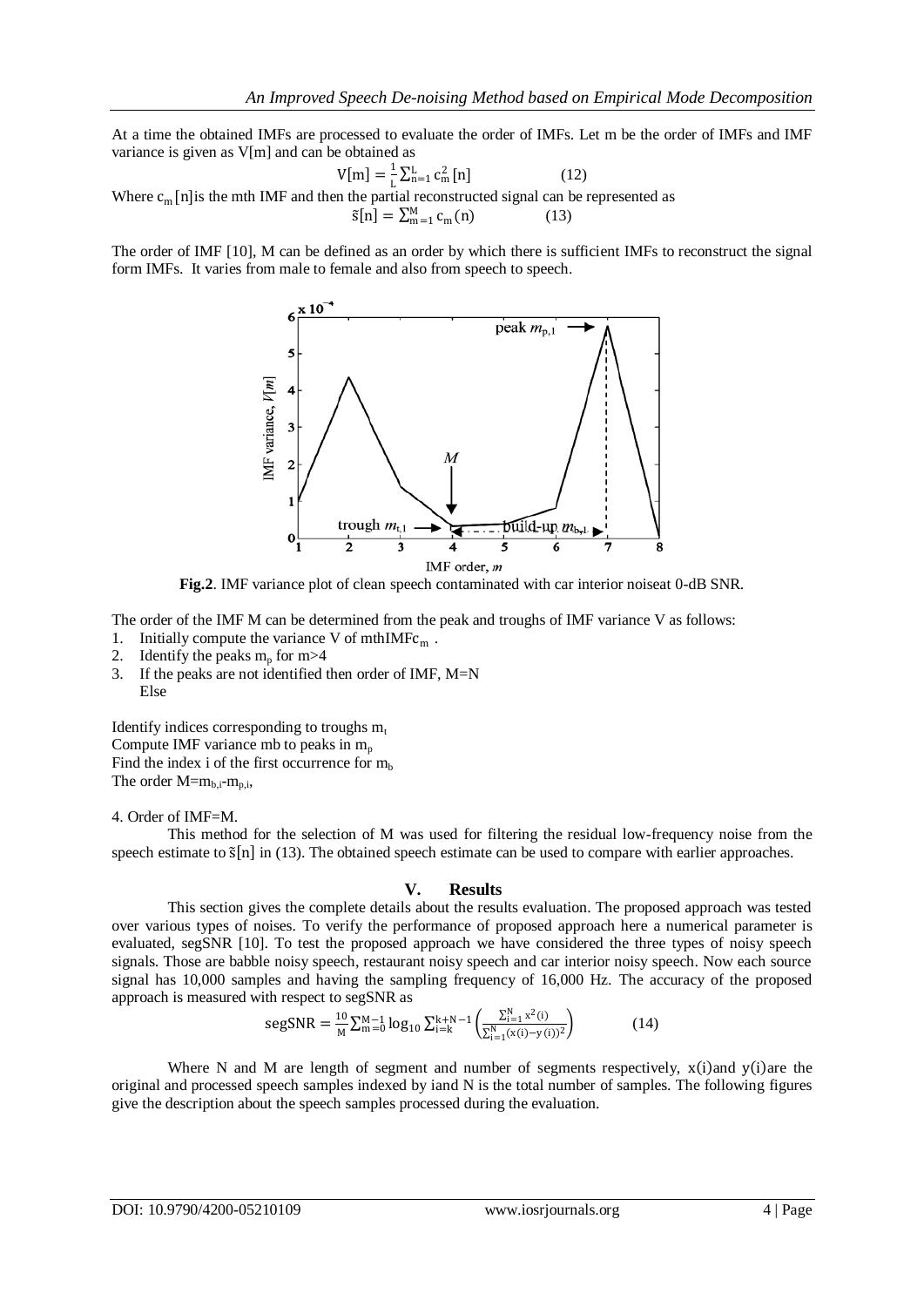

**Fig.3. (a)** clean speech signal with Babble noise signal at 5db, (b): Spectrogram, (c): Denoised sample,

 $\overline{1}$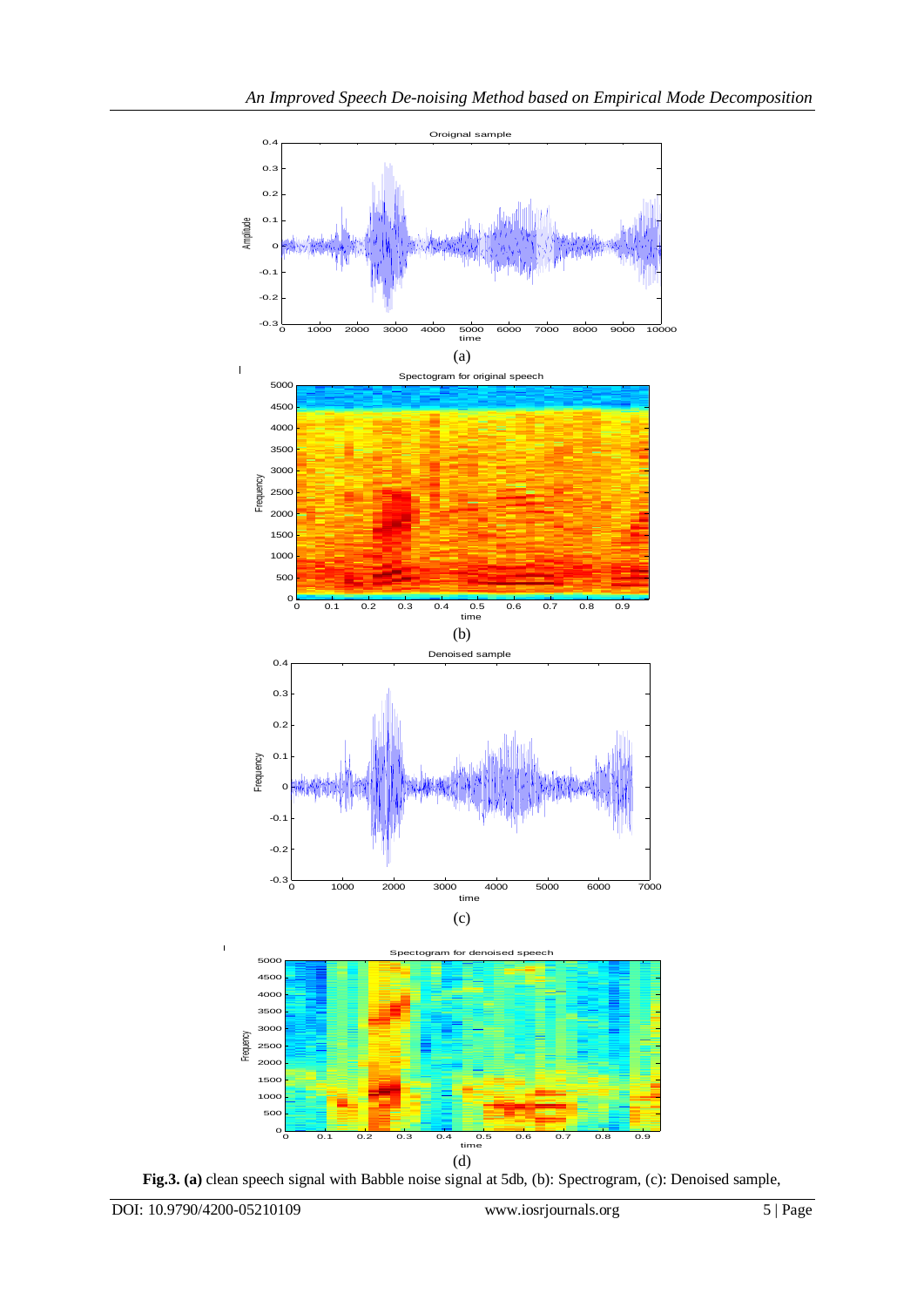

(d): Spectrogram of Denoised sample



 $\begin{array}{c} \begin{array}{c} \hline \end{array} \end{array}$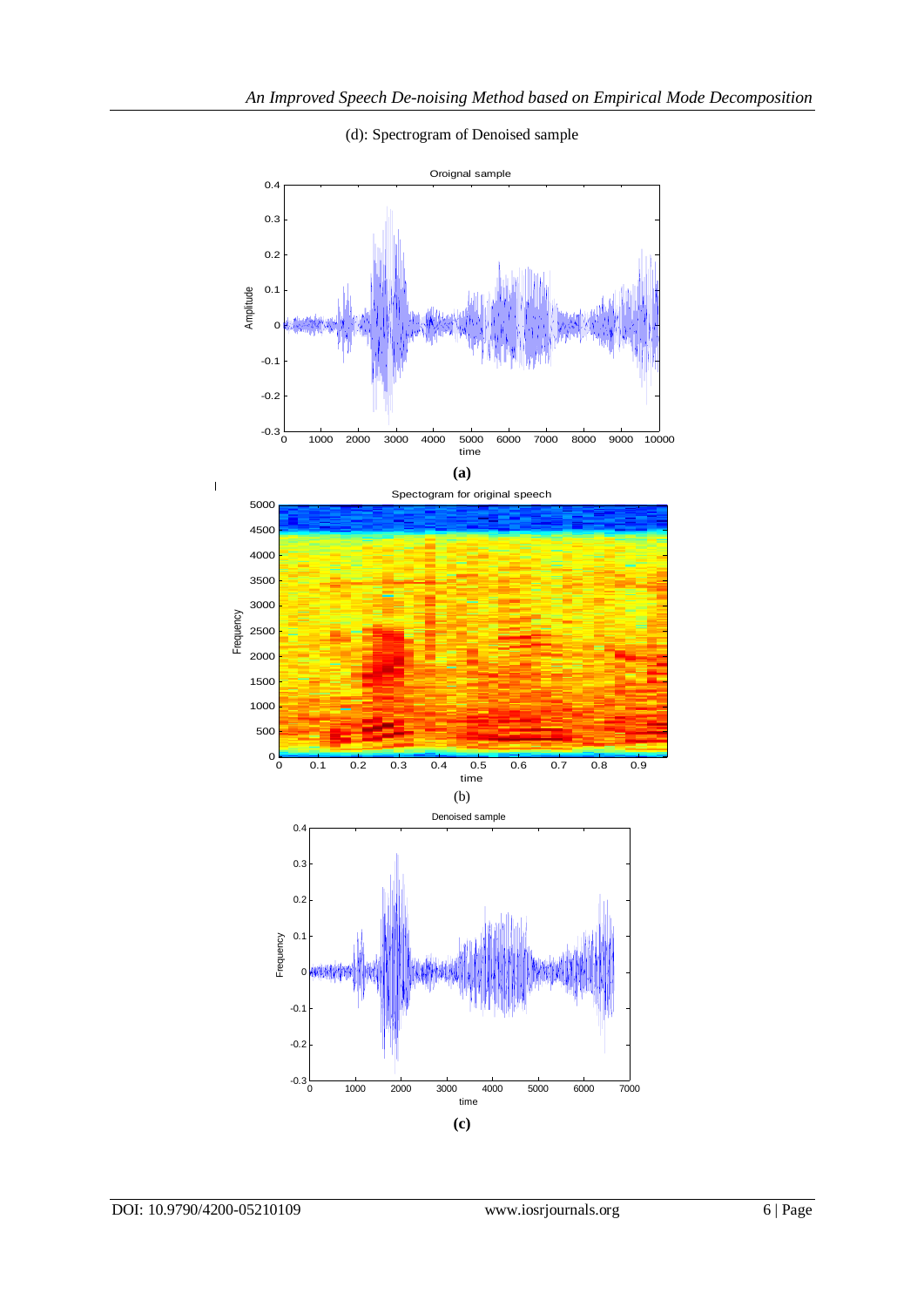

 $\overline{1}$ 

**Fig.4. (a)** clean speech signal with Restaurant noise at 5db, (b): Spectrogram, (c): Denoised sample, (d): Spectrogram of Denoised sample

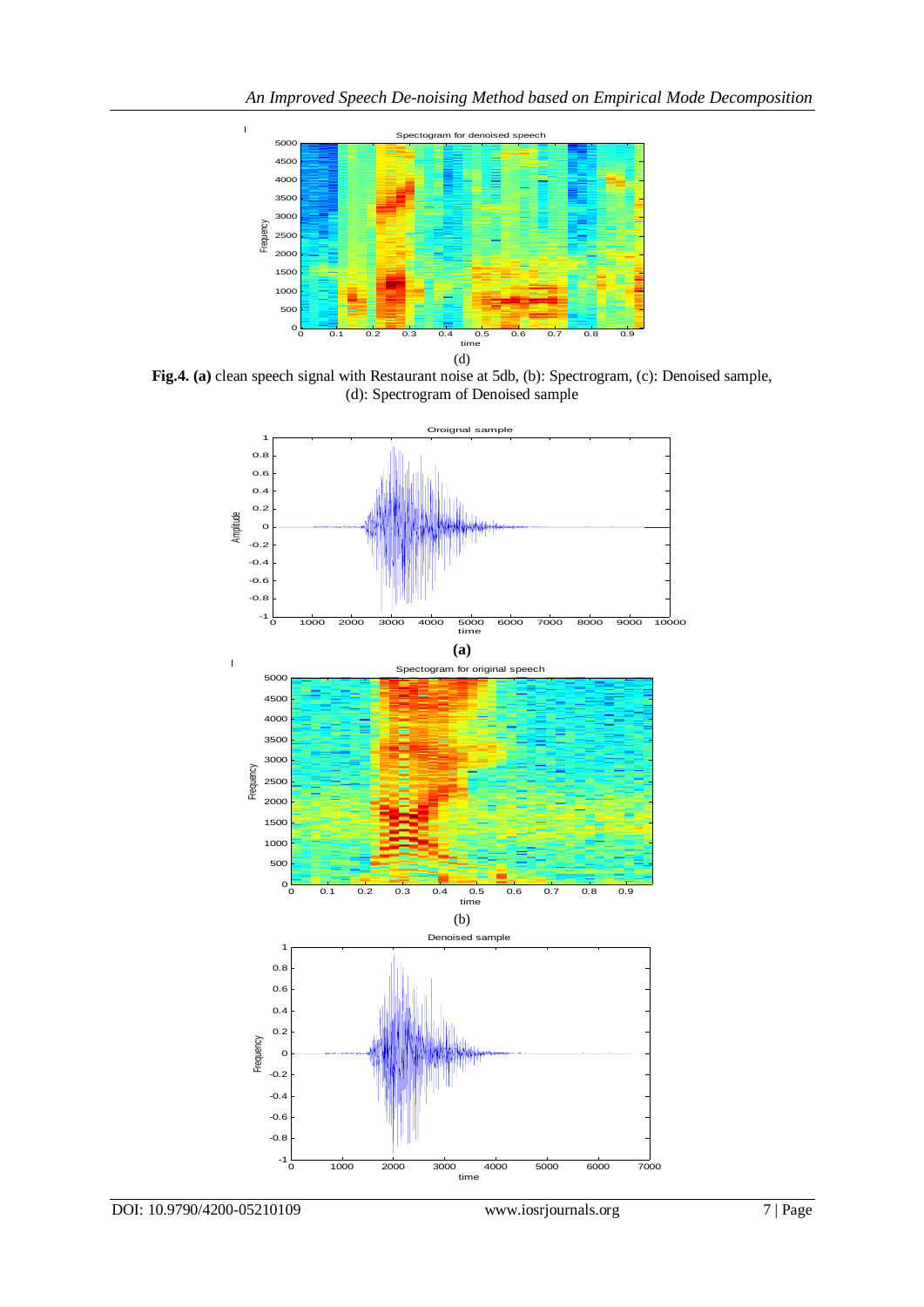

**Fig.5. (a)** clean speech signal with car interior noise at 5db, (b): Spectrogram, (c): Denoised sample, (d): Spectrogram of Denoised sample

The segSNR evaluated for the clean speech sample of male contaminated with babble noise, restaurant noise and car interior noise at various strengths and are shown in table I.

|  |  |  |  |  | Table I. Seg SNR for various types of noises at various strengths for a male noisy speech signal |  |
|--|--|--|--|--|--------------------------------------------------------------------------------------------------|--|
|--|--|--|--|--|--------------------------------------------------------------------------------------------------|--|

| Input                | <b>Contaminated with</b> | -<br>db | <b>SegSNR</b> |
|----------------------|--------------------------|---------|---------------|
|                      | <b>Babble Noise</b>      | 5db     | 1.5737        |
|                      | <b>Babble Noise</b>      | 10db    | 1.5619        |
|                      | <b>Babble Noise</b>      | 15db    | 1.5421        |
| Clean Speech of Male | <b>Restaurant Noise</b>  | 5db     | 1.5282        |
|                      | <b>Restaurant Noise</b>  | 10db    | 1.7769        |
|                      | <b>Restaurant Noise</b>  | 15db    | 1.5318        |
|                      | Car Interior noise       | 3db     | 4.1666        |
|                      | Car Interior Noise       | 6db     | 4.2826        |

From the above table, it can be seen that the best overall improvements are obtainedunder car interior noisy conditions which is dominatedby low-frequency noise components. As shown in Table I, the proposed EMDF also achieves increased noise suppression and reduced speech distortion in babble noise conditions and restaurant noise conditions also.

## **VI. Conclusions**

This paper proposed a new EMD-based filtering (EMDF) technique is described as a postprocessor for noisy speech which is enhanced using a thresholding based noise estimate. This proposed technique has been designed to be particularly effective in low-frequency noise environments. In EMDF, the speech is first decomposed into its IMFs using EMD. An adaptive method is developed to select the IMF index for separating the residual low-frequency noise components from the speech estimate, based on the IMF statistics. The performance of this technique was evaluated usingspeech contaminated with car interior noise, babble noise,and military vehicle noise conditions. When compared toaprevious approach, this method was shown to giveimproved performance at suppressing background noise underthe presented noisy conditions.

### **References**

- [1]. I. Cohen and B. Berdugo, "Speech enhancement for non-stationarynoise environments", in Signal Processing. Amsterdam, the Netherlands:Elsevier, Nov. 2001, vol. 81, pp. 2403–2418.
- [2]. Sohn J. and Kim N, "Statistical Model based voice activity detection", IEEE Signal Processing Letters, Jan 1999, Volume:6 , Issue: 1 ) pp.1-3.
- [3]. Shrinivasan K. and Gersho A. (1993), "Voice ActivityDetection for Cellular Network", Prec. IEEE Speech CodingWorkshop pp. 85-86.
- [4]. R. Martin, "Noise PSD estimation based on optimal smoothing andminimum statistics," IEEE Trans. Speech Audio Process., vol. 9, no. 5,pp. 504–512, Jul. 2001.
- [5]. I. Cohen, "Noise spectrum estimation in adverse environments: Improvedminima controlled recursive averaging," IEEE Trans. SpeechAudio Process., vol. 11, no. 5, pp. 466–475, Sep. 2003.
- [6]. Tien Dung Tran, "Speech enhancement using modified IMCRA and OMLSA methods", Third International Conference on Communications and Electronics (ICCE), Aug. 2010.
- [7]. Anuradha R. Fukane, Shashikant L. Sahare, "Noise estimation Algorithms for Speech Enhancement in highlynon-stationary Environments", IJCSI International Journal of Computer Science Issues, Vol. 8, Issue 2, March 2011ISSN (Online): 1694-0814.

 $\overline{1}$